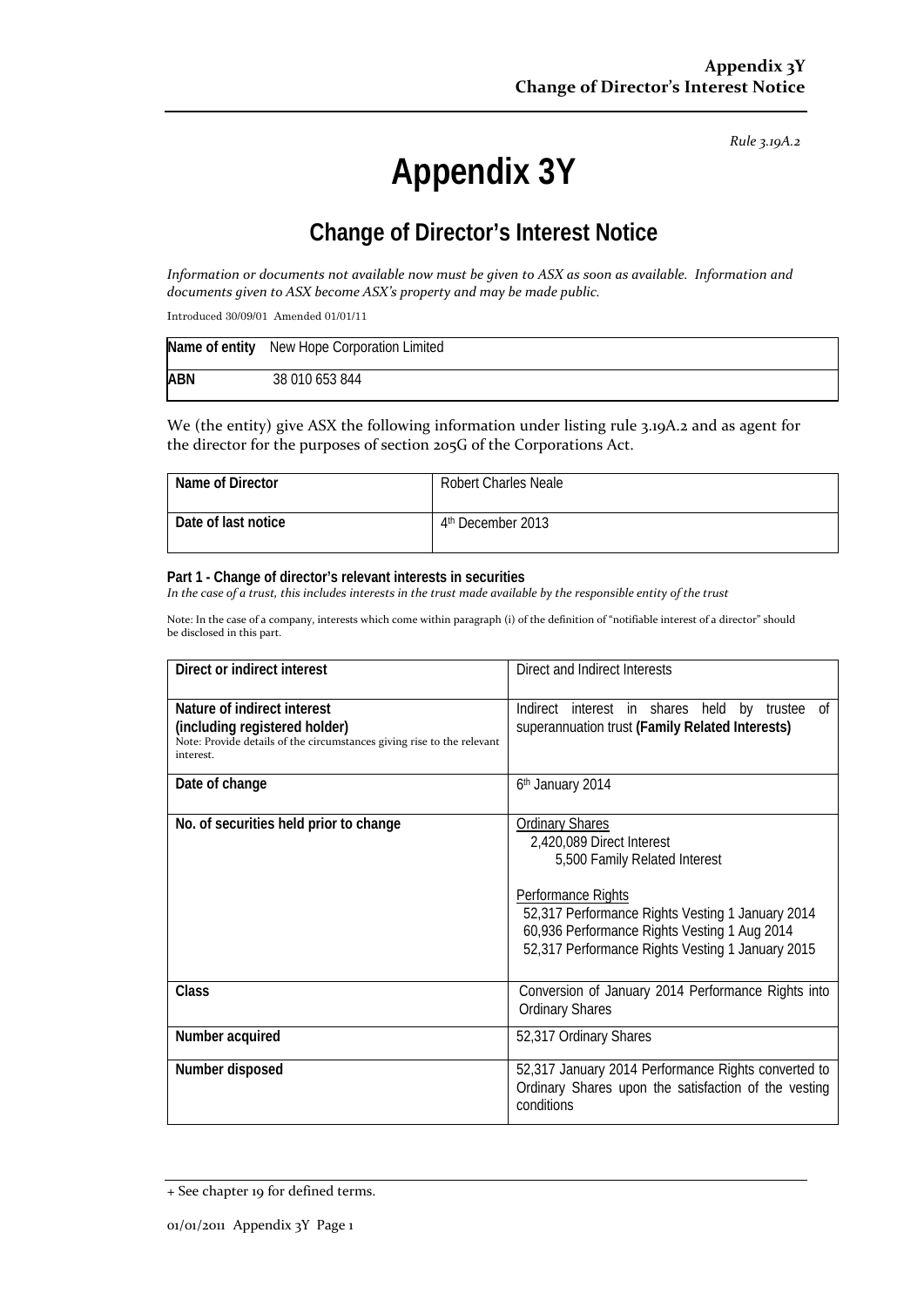| Value/Consideration<br>Note: If consideration is non-cash, provide details and estimated<br>valuation                                                                      | Nil                                                                                                                                                                                                                   |
|----------------------------------------------------------------------------------------------------------------------------------------------------------------------------|-----------------------------------------------------------------------------------------------------------------------------------------------------------------------------------------------------------------------|
| No. of securities held after change                                                                                                                                        | <b>Ordinary Shares</b><br>2,472,406 Direct Interest<br>5,500 Family Related Interest<br><b>Performance Rights</b><br>60,936 Performance Rights Vesting 1 Aug 2014<br>52,317 Performance Rights Vesting 1 January 2015 |
| Nature of change<br>Example: on-market trade, off-market trade, exercise of options,<br>issue of securities under dividend reinvestment plan, participation in<br>buy-back | Acquisition of Ordinary Shares following the vesting of<br>Performance Rights issued under the Employee<br>Performance Rights Share Plan                                                                              |

### **Part 2 – Change of director's interests in contracts**

Note: In the case of a company, interests which come within paragraph (ii) of the definition of "notifiable interest of a director" should be disclosed in this part.

| Detail of contract                                                                                                                                                          | None           |
|-----------------------------------------------------------------------------------------------------------------------------------------------------------------------------|----------------|
| Nature of interest                                                                                                                                                          | Not applicable |
| Name of registered holder<br>(if issued securities)                                                                                                                         | Not applicable |
| Date of change                                                                                                                                                              | Not applicable |
| No. and class of securities to which<br>interest related prior to change<br>Note: Details are only required for a contract in<br>relation to which the interest has changed | Not applicable |
| Interest acquired                                                                                                                                                           | <b>None</b>    |
| Interest disposed                                                                                                                                                           | None           |
| <b>Value/Consideration</b><br>Note: If consideration is non-cash, provide details<br>and an estimated valuation                                                             | Not applicable |
| Interest after change                                                                                                                                                       | None           |

<sup>+</sup> See chapter 19 for defined terms.